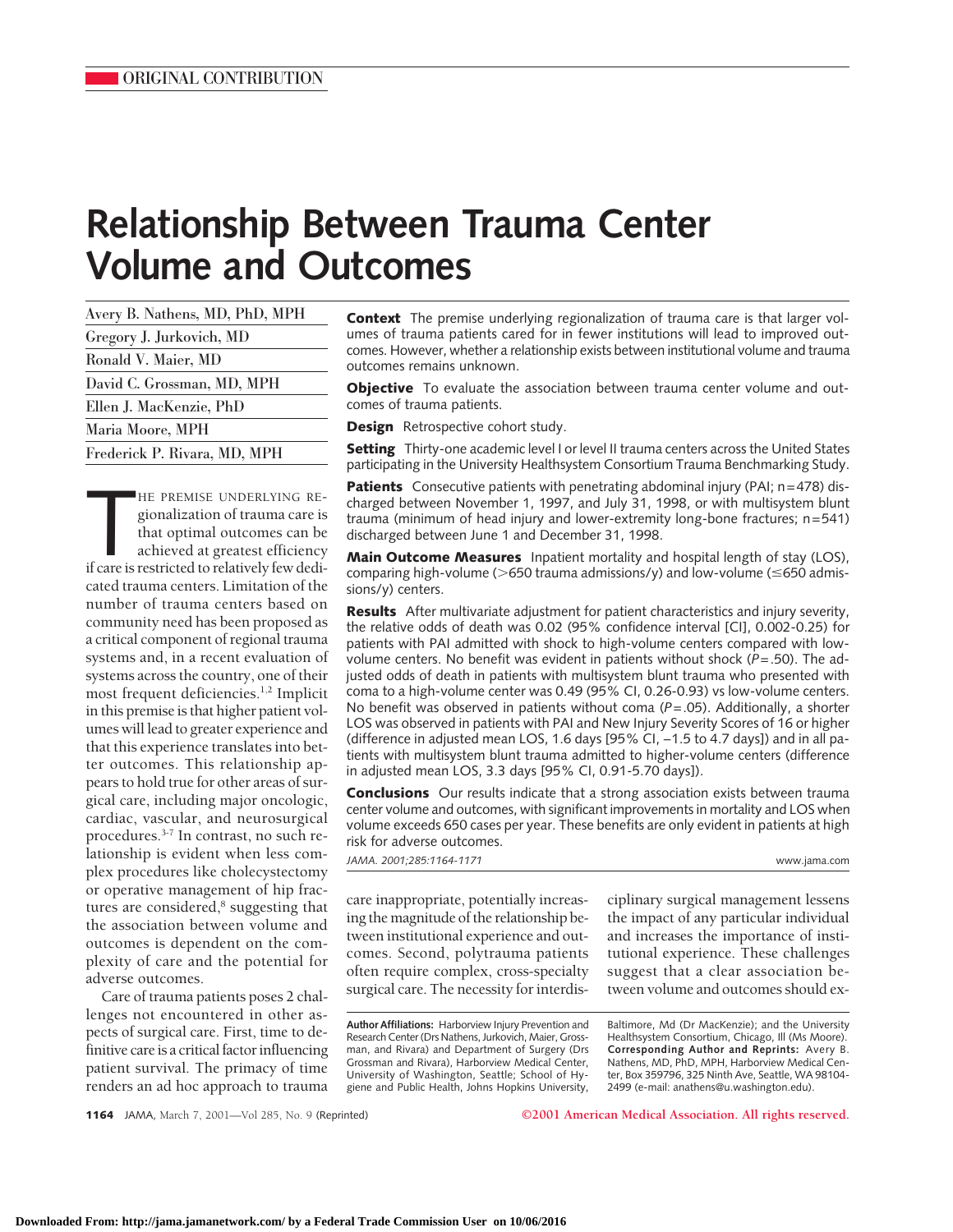Abbreviated Injury Scale<sup>11</sup> score in abdominal

**Multisystem Blunt Injury Communisty Penetrating Abdominal Injury Inclusion Criteria**

**Exclusion Criteria** No vital signs on emergency department arrival No vital signs on emergency department arrival

Spinal cord injury with neurologic deficit Abbreviated Injury Scale<sup>11</sup> score >2 in any other

Length of stay  $>$  24 h at referring institution Length of stay  $>$  24 h at referring institution

region)

body region

Head injury (Abbreviated Injury Scale<sup>11</sup> score  $\geq$ 2) Penetrating abdominal injury (highest

ist. However, unlike in other aspects of surgical care, many institutions caring for trauma patients have already achieved a high level of quality by virtue of the trauma center designation and accreditation process, whereby an outside organization assesses the resources and capabilities of institutions caring for such patients.<sup>9</sup> In the setting in which all institutions have already met quality criteria, it is unclear whether any relationship between experience and outcome should exist. We used 2 distinct cohorts of trauma patients to evaluate whether institutional volume thresholds exist at which optimal outcomes can be achieved. These cohorts included patients with penetrating abdominal injury (PAI) and patients with multisystem blunt trauma with a minimum of a combination of head injury and lowerextremity long-bone fracture.

### **METHODS Institutions and Patients**

The institutions on which this analysis is based are trauma centers voluntarily participating in the University Healthsystem Consortium (UHC) Trauma Benchmarking Study. The consortium participates in a variety of projects designed to improve clinical and operating efficiencies among its member institutions by pooling resources and by means of benchmarking projects not limited to trauma.10 Currently, the consortium consists of 84 academic medical centers and associated institutions located throughout the United States. The UHC Trauma Benchmarking Study was designed to compare outcomes and resource utilization among centers in 2 separate and homogeneous cohorts of patients, those with isolated PAI and those with a minimum of a combination of long-bone fracture and head injury (ie, multisystem blunt trauma). This analysis was limited to level I or level II trauma centers that contributed at least 10 patients to the UHC Trauma Benchmarking Study. Not all members of the UHC participated in the Trauma Benchmarking Study and not all centers contributed patients to both cohorts. Trauma

center volume was derived from a related UHC operational database containing information on the organizational structure of each institution. Trauma center volume was reported from institutional registries and represented the total number of trauma admissions with an Injury Severity Score (ISS) of greater than 15 who were admitted during 1998. Patients with an ISS of greater than 15 are considered to have experienced major multisystem trauma. Thus, institutional volume refers to the annual number of major trauma admissions to that institution rather than the number of cases with index injuries contributed to the UHC Trauma Benchmarking Study.

**Table 1.** Study Inclusion and Exclusion Criteria

Lower-extremity long-bone fracture (tibia/femur)

Age  $>18$  y  $Age >12$  y

Burn injury **Burn injury Burn injury** Pregnancy Pregnancy

Inclusion and exclusion criteria for the 2 cohorts are shown in **TABLE 1**. The cohorts include consecutive patients meeting inclusion criteria and discharged from participating institutions during a 7-month period between June 1, 1998, and December 31, 1998 (multisystem blunt trauma), or a 9-month period between November 1, 1997, and July 31, 1998 (PAI). Data were collected by medical record abstraction and then collated by the UHC.

#### **Statistical Analysis**

The primary outcomes were inpatient mortality and hospital length of stay (LOS). We considered the possibility that risk factors for mortality and prolonged LOS may not be similarly distributed across centers, thus confounding the effect of institutional volume on

outcome. Several such risk factors were considered, including age, sex, mechanism of injury, injury severity, shock (systolic blood pressure <90 mm Hg) on admission to the emergency department, massive blood transfusion  $(>6$ units in the first 24 hours), admission Glasgow Coma Scale score (GCS; 3-8, 9-12, or 13-15), and whether the patient had been transferred from another institution or was transported from the scene of injury. The New Injury Severity Score (NISS), a refinement of the ISS, was used as the summary measure of anatomic injury.<sup>12-14</sup> To adjust for these confounding variables, we constructed logistic (for mortality) and linear (for LOS) regression models separately for both multisystem blunt trauma and PAI. In-hospital deaths were excluded from all LOS analyses. Confounding variables were chosen for inclusion in these models by using a change in estimates approach. Briefly, if the addition of a variable to the model changed the estimate of the main effect (ie, trauma center volume) by greater than 10%, then the variable was considered to be an important confounder and was kept in the model.15 We used variance estimators that allowed for the possibility that observations within each center might be correlated. To ensure optimal model fit, we used a backward stepwise regression technique using all variables, with the predetermined confounding variables forced into the model. We also considered the possibility that the ef-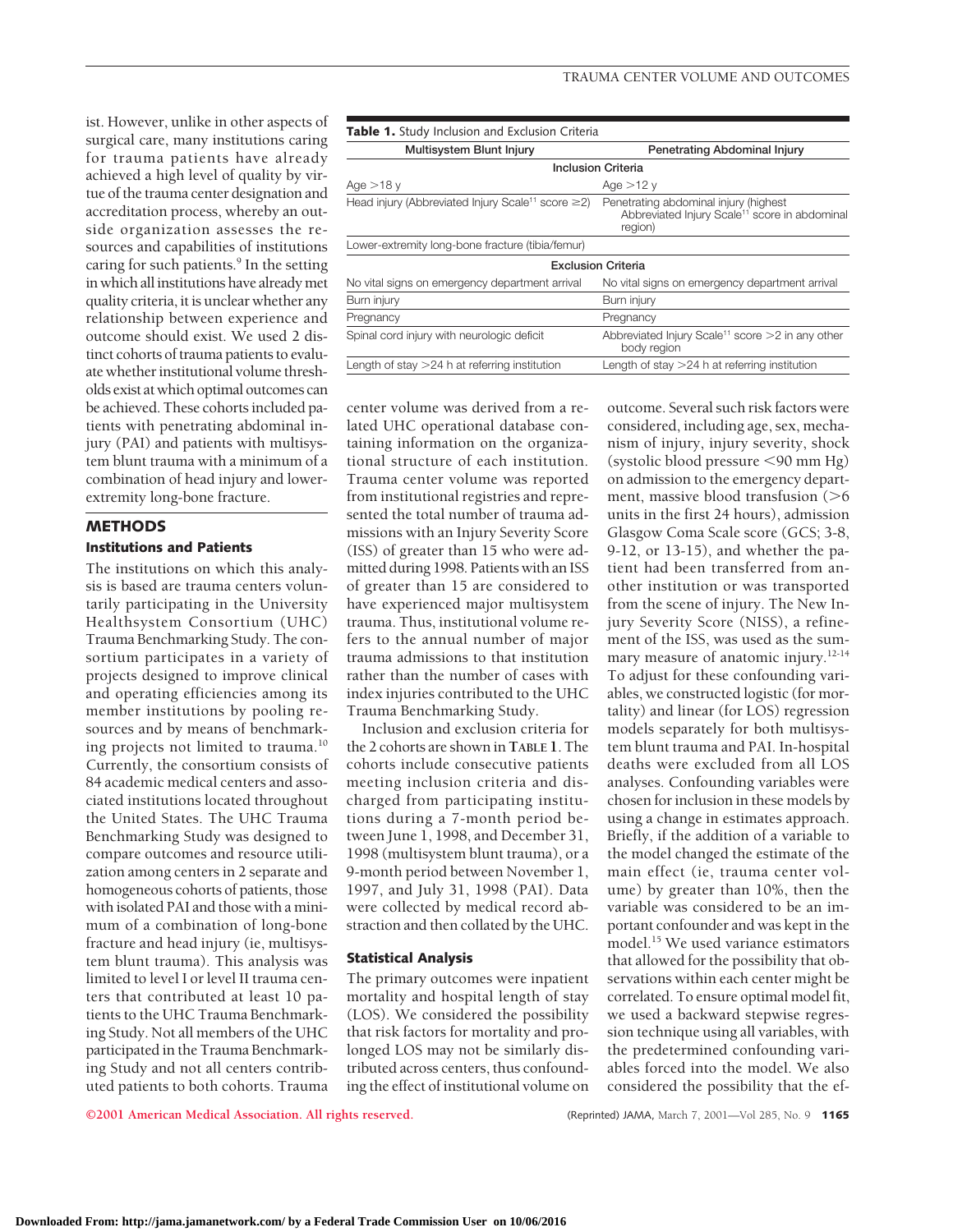| <b>Table 2.</b> Characteristics of Patients Admitted With Penetrating Abdominal Injury <sup>*</sup> |                                     |         |          |          |                   |  |
|-----------------------------------------------------------------------------------------------------|-------------------------------------|---------|----------|----------|-------------------|--|
|                                                                                                     | Total Major Trauma Admissions per y |         |          |          |                   |  |
| Characteristics                                                                                     | $\leq$ 315                          | 316-415 | 416-650  | >650     | P Value           |  |
| No. of institutions                                                                                 | 5                                   | 6       | 6        | 5        |                   |  |
| No. of patients                                                                                     | 104                                 | 103     | 135      | 136      |                   |  |
| Age, mean (SD), y                                                                                   | 31(10)                              | 31(11)  | 32(11)   | 32(11)   | .77†              |  |
| Male sex                                                                                            | 87 (84)                             | 92 (83) | 112 (83) | 121 (89) | $.32+$            |  |
| Mechanism of injury<br>Firearm                                                                      | 51 (49)                             | 46 (45) | 78 (58)  | 65 (48)  |                   |  |
| Stab                                                                                                | 51 (49)                             | 53 (51) | 53 (39)  | 66 (49)  | .50               |  |
| Other                                                                                               | 2(2)                                | 4(4)    | 4(2)     | 5(4)     |                   |  |
| Transferred from another center                                                                     | 27(26)                              | 33 (34) | 23(17)   | 28 (21)  | $.02+$            |  |
| Shock§                                                                                              | 2(2)                                | 4(4)    | 14(11)   | 16 (12)  | .007 <sup>±</sup> |  |
| Massive blood transfusion                                                                           | 3(3)                                | 12 (12) | 15 (11)  | 21(16)   | .02‡              |  |
|                                                                                                     |                                     |         |          |          |                   |  |

\*Data are No. (%) of all patients in that volume quartile unless otherwise specified.

†By analysis of variance.

 $\sharp$ By  $\chi^2$  test.

§Shock defined as systolic blood pressure ,90 mm Hg on admission to hospital.  $\parallel$ Massive blood transfusion defined as  $>6$  units in the first 24 hours after admission.

**Figure 1.** Distribution of NISS Across Quartiles of Trauma Center Volume in Patients Admitted With PAI



NISS indicates New Injury Severity Score; PAI, penetrating abdominal injury.

fect of volume on outcomes may be modified by other factors. We tested interactions between markers of injury severity (shock on admission, coma on admission, and NISS) and institutional volume to determine whether the effect of volume on outcomes depended on either anatomical or physiologic injury severity. If the interaction terms were statistically significant  $(P<.05)$ , then the results are presented by severity strata to demonstrate the effect modification. The first GCS recorded at the scene was used if data regarding GCS at the time of admission were unreliable because of intubation or pharmacologic paralysis. If field data were unavailable and the patient was intubated but not paralyzed, we imputed GCS from the motor component using an approach similar to that described by Meredith et al.<sup>16</sup> Patients intubated and paralyzed on admission without a GCS recorded at the scene were excluded from analysis.

Trauma center volume was first modeled as a continuous variable using the fractional polynomial method described by Royston and Altman<sup>17</sup> to demonstrate the relationship between volume and outcome and to help identify volume thresholds at which outcomes appear to change. This method makes no underlying assumptions regarding the relationship between volume and outcome.<sup>18</sup> As a result, the model is not constrained by a simple linear relationship. A significant limitation to this approach is that the comparator is limited to the lowest volume center. Thus, this approach places undue emphasis on the outcomes at a particular center. To provide a second means of assessing any association between trauma center volume and outcome, the variable representing volume was reparametrized to a binary variable such that institutions were categorized as either high- or lowvolume centers. The volume threshold used for this stratification was

derived graphically from the relationship between volume and outcomes obtained by using the first approach. For mortality, this was the point at which the odds of death began to change with increasing volume. Volume thresholds for LOS were estimated graphically by identifying the inflection point on the LOS-vs-institutional volume curve. As an approximation, this was the point at which increasing volumes yielded no further changes in LOS. Analyses were conducted with Stata statistical software, release 6.0 (Stata Corp, College Station, Tex).

#### **RESULTS Penetrating Abdominal Injury**

A total of 478 patients who met the inclusion criteria for PAI were admitted to 22 academic trauma centers (21 level I and 1 level II). Among these centers, the institutional volume of major trauma ranged from 257 to 1050 per year. There were minimal differences in admission demographics and mechanism of injury of patients with PAI across institutional volume quartiles, with approximately half of all PAI patients admitted following injury from a firearm (**TABLE 2**). There were significant differences in the proportion of patients transferred from outside centers but no clear, consistent trend across quartiles. If anything, higher-volume centers admitted fewer transfer patients than lowervolume centers. Patients with PAI who were admitted to higher-volume institutions were significantly more likely to present with shock and require massive blood transfusion within 24 hours of admission. The NISS distribution was different across quartiles; admissions to higher-volume institutions had a significantly greater proportion of patients with more severe injuries ( $P = .01$  by  $\chi^2$  test) (**FIGURE 1**).

In initial analyses, there was a significant interaction between the terms for shock at admission to the emergency department and trauma center volume. There was no discernible relationship between volume and crude mortality in patients without shock, while the crude risk of death appeared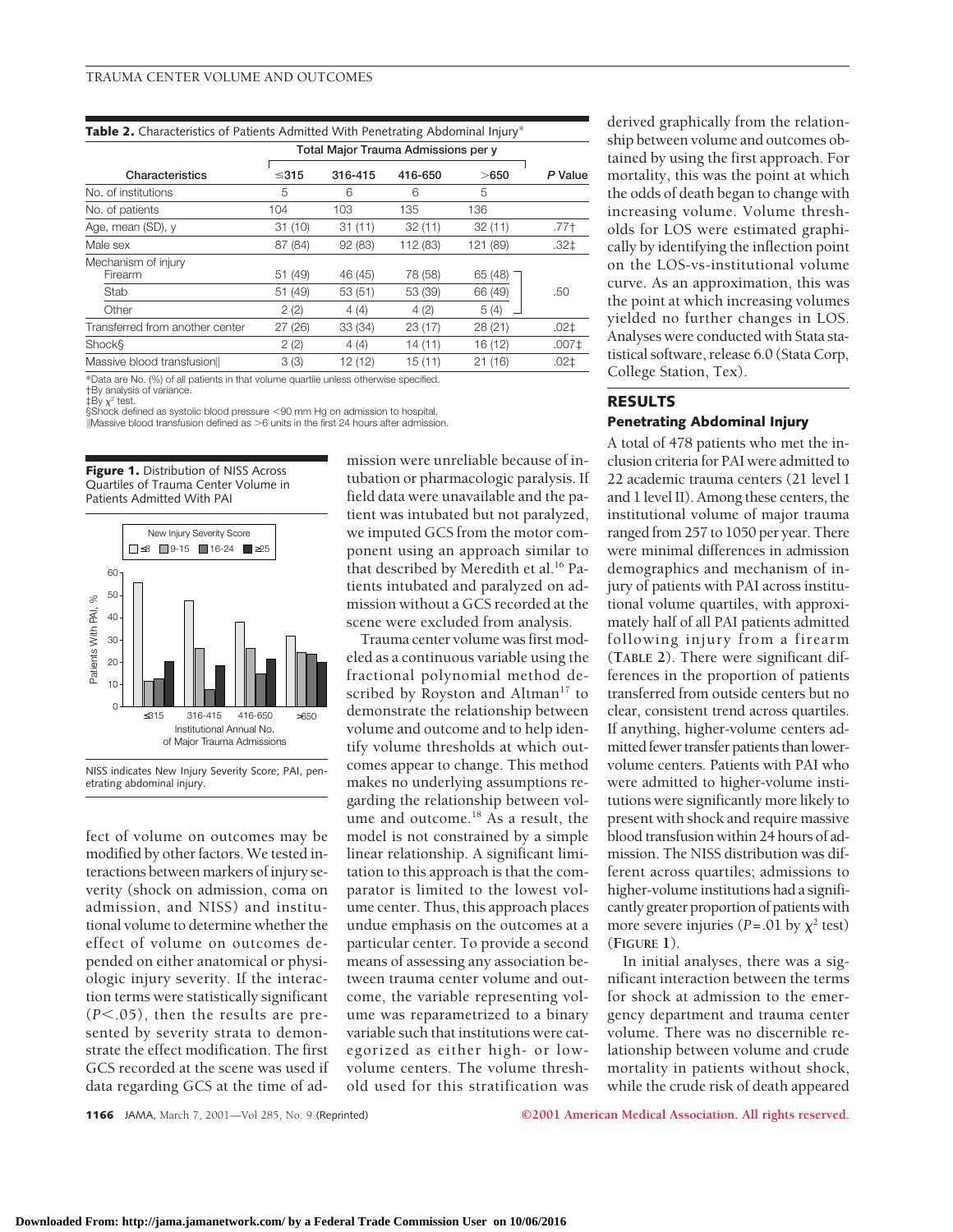to decline with increasing volume quartiles in patients with shock (**TABLE 3**). After adjusting for NISS, age, and need for massive blood transfusion, increasing volume had no effect on mortality in patients without shock (**FIGURE 2**A). In contrast, the adjusted odds of death in patients with PAI and shock declined dramatically as trauma center volume increased (Figure 2B). When a volume threshold of 650 cases per year was used to discriminate high- vs lowvolume institutions, the crude odds ratio for death in high-volume centers was 0.22 (95% confidence interval [CI], 0.05-0.91); 12 (60%) of 20 patients with shock died at low-volume centers while only 4 (25%) of 16 died at highvolume centers. The adjusted relative odds of dying was 0.02 (95% CI, 0.002- 0.25) in patients with shock admitted to high-volume institutions compared with similar patients admitted to lowvolume centers.

To evaluate whether there was any association between hospital LOS and institutional volume, we used a similar approach except that in-hospital deaths were excluded. Volume was first modeled as a continuous variable in a regression analysis adjusting for NISS, age, presence of shock at admission, mechanism of injury, and need for massive blood transfusion. As shown in **FIGURE 3**, a reduction in LOS with increasing trauma center volume was only evident in patients with an NISS of more than 15. Hospital LOS declined steadily until institutional volume approached 550 cases per year. At this volume threshold, the crude mean (SD) LOS in patients with an NISS of more than 15 who were admitted to high- and lowvolume centers was 10.0 (7.9) and 12.3 (10.6) days, respectively. The adjusted mean LOS was 1.6 (95% CI, 4.7 to  $-1.5$ ) days shorter among patients with an NISS of more than 15 who were admitted to high-volume centers.

#### **Multisystem Blunt Trauma**

A total of 541 patients who met the inclusion criteria for multisystem blunt trauma were admitted to 25 academic level I trauma centers. Although only 16 of these 25 institutions contributed patients to the PAI cohort, the range of institutional volume of trauma

admissions was identical for both cohorts. There were minimal differences in age, sex, and mechanism of injury in patients admitted to centers across volume quartiles defined for the PAI cohort (**TABLE 4**). Approximately 70% of all injuries were due to motor vehicle crashes. Imputation of GCS from the motor component was required in 30 cases (5%) and 12 cases were excluded from analysis because no reliable GCS data were available. Patients admitted to higher-volume centers were similar to those admitted to lowervolume centers in most respects. There was no consistent pattern to the distribution of NISS across volume quartiles; however, these differences in distributions approached statistical significance (*P*=.05) (**FIGURE 4**). There was no consistent trend in the proportion of patients admitted following transfer from another center, although the differences across quartiles were statistically significant, with

**Table 3.** Crude Mortality as a Function of Trauma Center Volume in Patients With Penetrating Abdominal Injury

|                     |            | Total Major Trauma Admissions per y |          |          |         |  |  |
|---------------------|------------|-------------------------------------|----------|----------|---------|--|--|
| No. (%) of Patients | $\leq$ 315 | 316-415                             | 416-650  | >650     | P Value |  |  |
| No shock            | 2/100(2)   | 5/96(5)                             | 3/119(3) | 6/115(5) | .50     |  |  |
| Shock               | 0/2(0)     | 3/4(75)                             | 9/14(64) | 4/16(25) | .05     |  |  |





Relative odds of death compared with the lowest-volume institution are shown for patients admitted (A) without and (B) with shock. These estimates are adjusted for New Injury Severity Score, age, and need for massive blood transfusion. PAI indicates penetrating abdominal injury. Dashed lines represent 95% confidence intervals for estimated odds ratios.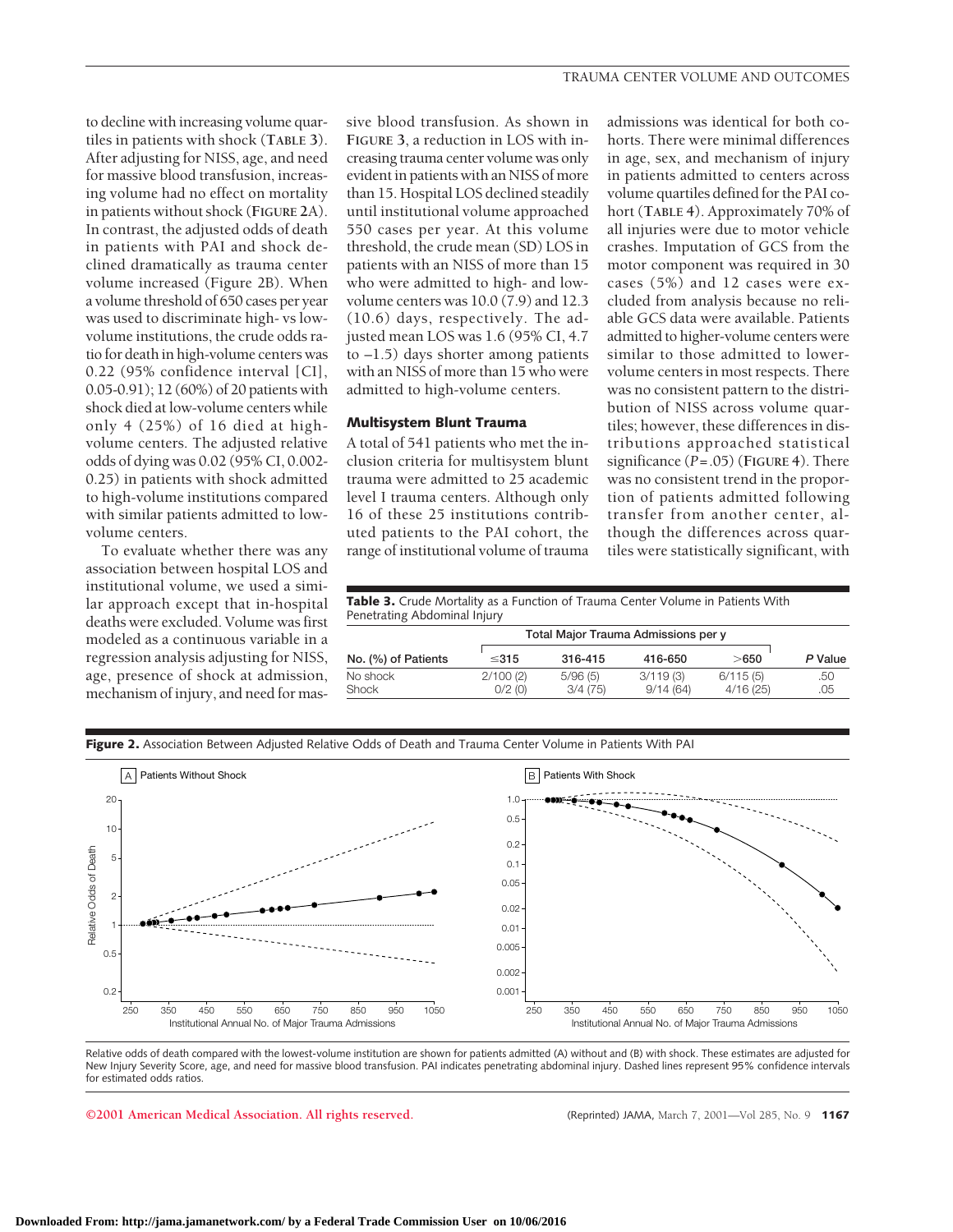

**Figure 3.** Differences in Mean LOS for Patients Admitted With PAI as a Function of Trauma Center Volume

Data are shown for patients with (A) New Injury Severity Score (NISS) <15 and (B) NISS >15. The differences represent the number of days by which the mean hospital length of stay (LOS) differed using the lowest-volume institution as a baseline. These estimates are adjusted for NISS, presence of shock on admission, need for massive blood transfusion, and mechanism of injury. PAI indicates penetrating abdominal injury. Dashed lines represent 95% confidence intervals for differences in mean LOS.

| <b>Table 4.</b> Characteristics of Patients Admitted With Multisystem Blunt Trauma <sup>*</sup> |                                     |          |         |              |                |
|-------------------------------------------------------------------------------------------------|-------------------------------------|----------|---------|--------------|----------------|
|                                                                                                 | Total Major Trauma Admissions per y |          |         |              |                |
| Characteristics                                                                                 | $≤315$                              | 316-415  | 416-650 | >650         | P Value        |
| No. of institutions                                                                             | 5                                   | 11       | 4       | 5            |                |
| No. of patients                                                                                 | 80                                  | 233      | 85      | 143          |                |
| Age, mean (SD), y                                                                               | 38 (17)                             | 42 (17)  | 40 (17) | 42 (17)      | $.95+$         |
| Male sex                                                                                        | 48 (60)                             | 161 (69) | 56 (60) | 101(71)      | .37‡           |
| Mechanism of injury<br>Motor vehicle crash                                                      | 60 (75)                             | 143 (61) | 69 (81) | 100 (70)     |                |
| Pedestrian-motor vehicle crash                                                                  | 9(11)                               | 51 (22)  | 11 (13) | 20(14)       | $.02+$         |
| Fall                                                                                            | 2(3)                                | 16(6)    | 3(4)    | 11 (8)       |                |
| Other/unknown                                                                                   | 9(11)                               | 23(10)   | 2(2)    | 12 (8.4) $-$ |                |
| Transferred from another center                                                                 | 28 (35)                             | 79 (34)  | 44 (52) | 28 (20)      | $< .001 \pm 1$ |
| <b>Shock</b> §                                                                                  | 11(14)                              | 25(11)   | 8(9)    | 20(14)       | .67‡           |
| Glasgow Coma Scale score in<br>emergency department                                             |                                     |          |         |              |                |
| $3-8$                                                                                           | 23 (29)                             | 58 (26)  | 15 (18) | 46 (33)      |                |
| $9 - 12$                                                                                        | 5(6)                                | 22(10)   | 7(8)    | 16 (11)      | .18‡           |
| $13 - 15$                                                                                       | 51 (65)                             | 143 (64) | 63 (74) | 79 (56)      |                |
| Massive blood transfusion                                                                       | 18 (23)                             | 39(17)   | 14 (16) | 27 (19)      | .67‡           |
| *Data and Na. 707) of all particularly dealered may according material advanced a specifical    |                                     |          |         |              |                |

\*Data are No. (%) of all patients in that volume quartile unless otherwise specified. †By analysis of variance.

‡By  $\chi^2$  test.

§Shock defined as systolic blood pressure <90 mm Hg on admission to emergency department.<br>∥Massive blood transfusion defined as >6 units in the first 24 hours after admission to emergency department.

centers in the highest-volume quartiles admitting the lowest proportion of transfer patients.

The effect of institutional trauma volume on mortality in this second cohort of patients was initially assessed by using a logistic regression model with volume as a continuous variable. There was significant interaction between the terms for coma at admission and trauma center volume. Crude mortality increased in patients without coma in higher-volume quartiles, an effect that approached statistical significance (*P*=.05), while mortality declined in increasing volume quartiles in patients with coma (*P*=.02) (**TABLE 5**). After adjusting estimates for NISS, age, GCS, and presence of shock at admission, the adjusted odds of death was independent of institutional volume in patients without coma, although there appeared to be a trend toward increasing risk of death in the moderatevolume range (**FIGURE 5**A). In contrast, the adjusted odds of death were lower in patients with coma presenting to higher-volume institutions (Figure 5B). The volume threshold for this effect was between 650 and 750 cases per year. Using a conservative volume threshold of 650 cases per year, the crude odds ratio for death was 0.31 (95% CI, 0.14-0.68) in institutions whose volume exceeded this threshold compared with lower-volume centers; 48 (50%) of 96 patients presenting with coma died in low-volume centers while only 11 (24%) of 46 (24%) died in high-volume centers. The adjusted relative odds of death in patients admitted with coma to high- vs low-volume centers was 0.49 (95% CI, 0.26-0.93).

The relationship between institutional volume and LOS was not influenced by the degree of anatomical or physiologic injury severity in this cohort of patients. Hospital LOS adjusted for shock, sex, age, GCS, NISS, and need for massive blood transfusion as a function of trauma center vol-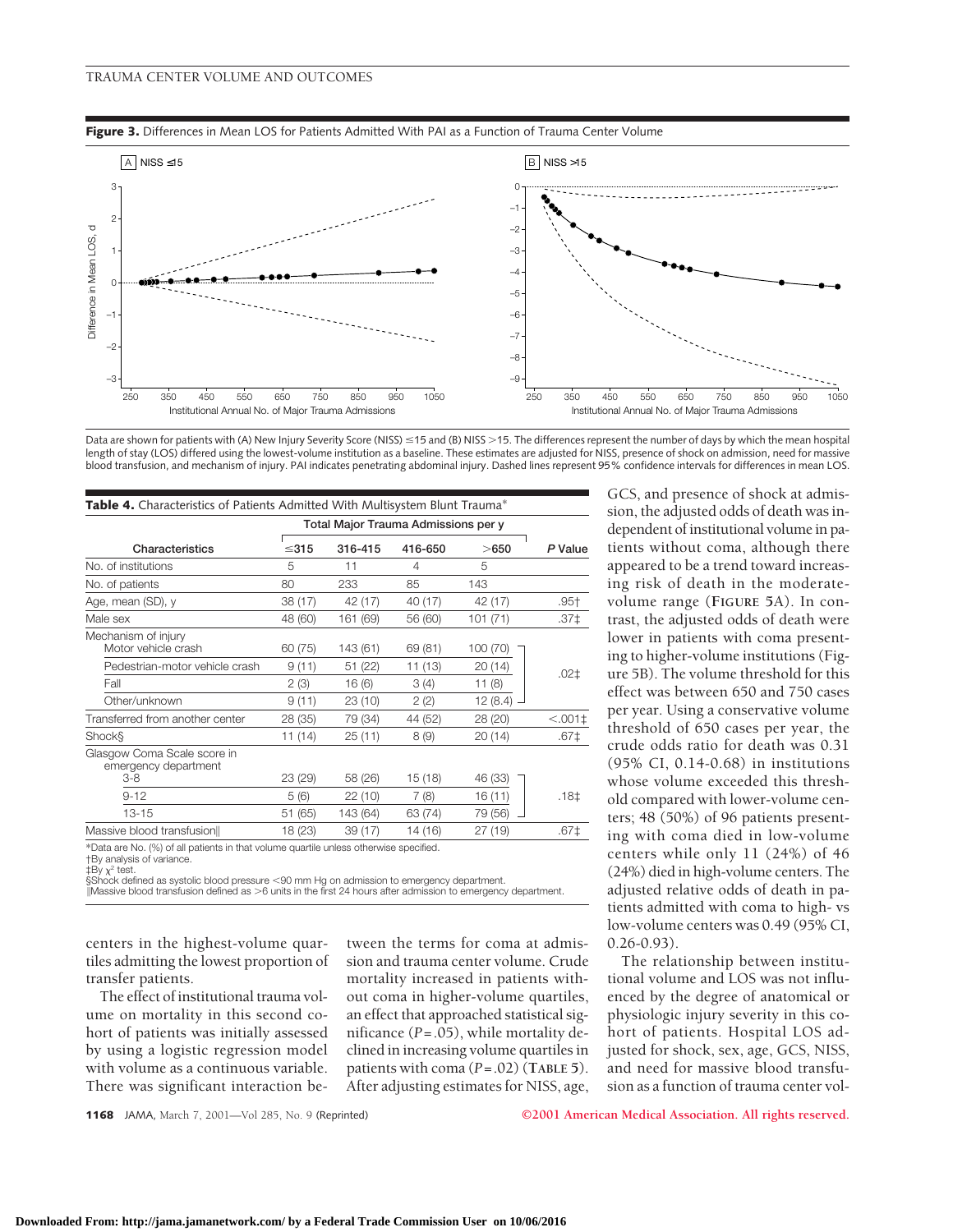ume is demonstrated in **FIGURE 6**. Hospital LOS following multisystem blunt trauma declined until institutional volume approached 600 cases per year, at which point no further reduction was evident. Crude LOS tended to be lower in centers above this threshold compared with those below, with a mean (SD) LOS of 13.4 (11.1) days in highvolume centers compared with 15.7 (15.8) days in low-volume centers. The adjusted mean LOS was 3.3 (95% CI, 0.91-5.7) days shorter in high-volume institutions.

## **COMMENT**

This study provides strong evidence of a relationship between trauma center volume and outcome in severely injured persons with penetrating or blunt trauma. This association is only evident in the patient subgroups at highest risk of adverse outcomes. After adjusting for differences in injury severity, centers with total major trauma volume (ISS  $>$ 15) in excess of 650 cases per year demonstrated measurable improvements in mortality and LOS. The relative odds of death in patients admitted with shock following PAI or coma following multisystem blunt trauma were significantly lower in highvolume centers compared with lowvolume centers. Furthermore, patients with complex or severe injuries  $(NISS >15)$  following PAI and all patients with multisystem blunt trauma tended to have a shorter LOS if admitted to a high-volume center.

The premise underlying the process of regionalization of trauma care is that the concentration of care in relatively few dedicated centers will increase institutional volume and experience, leading to improved outcome.<sup>1,2,19</sup> Despite its importance to trauma system development, there have been relatively few studies directly evaluating the effect of trauma center volume on outcome. In the studies that have been published, the relationship is far from clear. In 7 trauma centers in Chicago, Ill, there was a 30% reduction in mortality among patients admitted to a high-volume center, defined as more than 200 seriously injured cases per year.<sup>20</sup> Although these data are consistent with the data in the current study, a very crude adjustment

for differing case-mix across centers and a relatively arbitrary volume threshold hamper any definitive interpretation. Tepas et al $^{21}$  assessed the relationship between volume and mortality among pediatric patients admitted to 37 trauma

**Figure 4.** Distribution of New Injury Severity Score (NISS) Across Quartiles of Trauma Center Volume in Patients Admitted With Multisystem Blunt Trauma



**Table 5.** Crude Mortality as a Function of Trauma Center Volume in Patients With Multisystem Blunt Trauma Injury

|                     |            | Total Major Trauma Admissions per y |          |            |         |  |
|---------------------|------------|-------------------------------------|----------|------------|---------|--|
| No. (%) of Patients | $\leq$ 315 | 316-415                             | 416-650  | $>$ 650    | P Value |  |
| No coma             | 1/56(2)    | 7/163(4)                            | 4/70(6)  | 11/94 (12) | .05     |  |
| Coma                | 13/23 (57) | 29/58 (50)                          | 6/15(40) | 11/46 (24) | .02     |  |

**Figure 5.** Association Between Adjusted Relative Odds of Death and Trauma Center Volume in Patients Admitted With Multisystem Blunt Trauma



Relative odds of death compared with the lowest-volume institution are shown for patients (A) without and (B) with coma. These estimates are adjusted for New Injury Severity Score, age, Glasgow Coma Scale score, and presence of shock on admission. Dashed lines represent 95% confidence intervals for estimated odds ratios.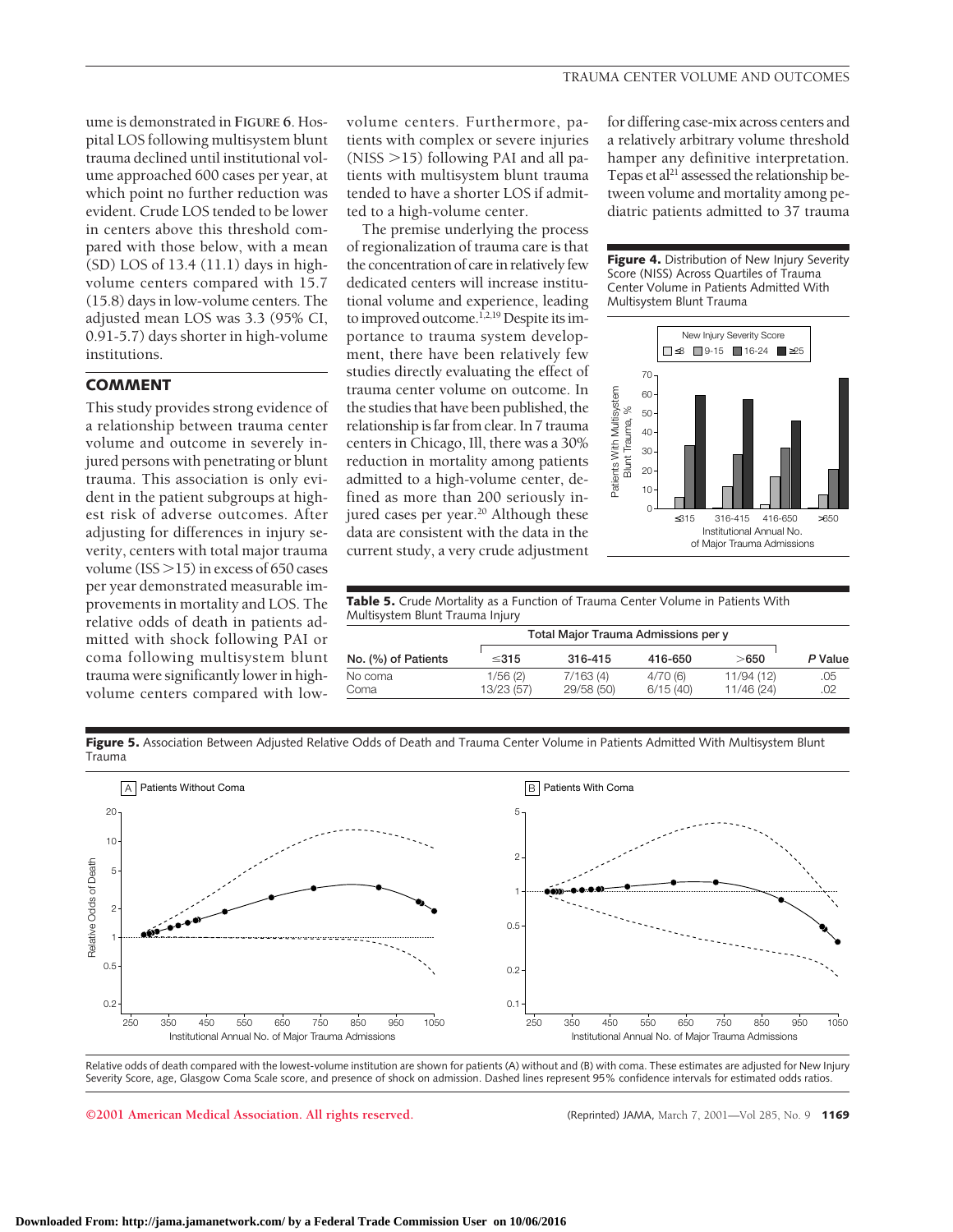**Figure 6.** Differences in Mean LOS for Patients Admitted With Multisystem Blunt Trauma as a Function of Trauma Center Volume



The differences represent the number of days by which the mean hospital length of stay (LOS) differs using the lowest-volume institution as a baseline. These estimates are adjusted for New Injury Severity Score, age, sex, Glasgow Coma Scale score, need for massive blood transfusion, and presence of shock on admission. Dashed lines represent 95% confidence intervals for differences in mean LOS.

centers participating in the National Pediatric Trauma Registry. In this analysis, risk-adjusted mortality was lowest in the moderate-volume centers. The authors postulated that higher-volume centers functioned at a lower level because of an overwhelming number of admissions with minimal trauma. Finally, there appeared to be no association between trauma center volume and outcomes following an evaluation of trauma centers in Pennsylvania.<sup>22</sup> However, using a survival probability model, these authors demonstrated normative outcomes when individual surgeon volumes approached 35 seriously injured patients per year. Based on these studies and empirical data, the American College of Surgeons Committee on Trauma recommends that level I trauma centers admit a minimum of 1200 trauma patients annually, of which 20% should have an ISS of more than 15. Alternatively, volume per surgeon should exceed 35 patients per year with an ISS of more than 15.9 However, Cooper et al,23 in an evaluation of trauma center volume and outcomes in New York State, could not demonstrate any association between this and other volume thresholds and mortality. Unfortunately, the largest-volume center in that study admitted approximately 350 patients per year with an ISS of more than

15, a far lower number than that of most of the centers participating in the current analysis.

The current study offers several methodological strengths and improvements in design compared with prior reports. By first modeling volume as a continuous variable, we avoided the use of arbitrary volume thresholds to categorize trauma centers into volume quartiles. This approach provides an estimate of the relative difference in outcome at any particular volume compared with the lowest-volume center and suggests appropriate volume thresholds for further analysis. In addition, we controlled for differences in injury severity and patient demographics across centers, thus mitigating the effects of potentially confounding variables. We also considered the possibility that the effect of volume on outcomes may relate to the severity of injury. In fact, there is no a priori reason to believe that patients with minimal trauma in whom mortality risk approaches zero would demonstrate a mortality benefit from the resources of a high-volume level I trauma center. The geographic diversity of institutions studied in this analysis provides an additional benefit. Other studies comparing institutions within the same geographic locale may confound the re-

lationship between volume and outcomes in the form of selective referral bias, in which volumes increase at a given center because of improved outcomes, rather than the converse. Due to the urgent nature of trauma care, referrals and transfers across regions from one level I trauma center to another are extraordinarily rare. As a result, the volume of any particular center in this analysis is not higher than the volume in any other because of superior outcomes, because these centers are not competing for the same pool of patients. Finally, the relative consistency in the volume threshold using 2 different (albeit homogeneous) cohorts provides compelling evidence that patients admitted to institutions above this threshold do achieve a mortality benefit from this level of experience.

There are several significant limitations to this study. As volunteer participants in the UHC Trauma Benchmarking Study, all of the centers function as level I or level II academic trauma centers, with a full complement of surgical residents and an active teaching program. Furthermore, because of their participation in the UHC Benchmarking Study, these centers are committed to quality improvement. For these reasons, their performance may exceed those of other trauma centers not participating in the study. Similarly, all of the institutions have reached a predetermined level of quality by virtue of being designated by either the American College of Surgeons or regional authorities. As a result, the volume thresholds reported here might be higher than previously reported to demonstrate benefit in addition to what might already be considered optimal care. Nevertheless, an association between experience and outcomes appears to exist even at this level of quality.

The potential for poor interinstitutional reliability in coding injury severity may represent an additional limitation to this analysis. This phenomenon could have important effects on our ability to adjust for risk differences across centers and might account for the vary-